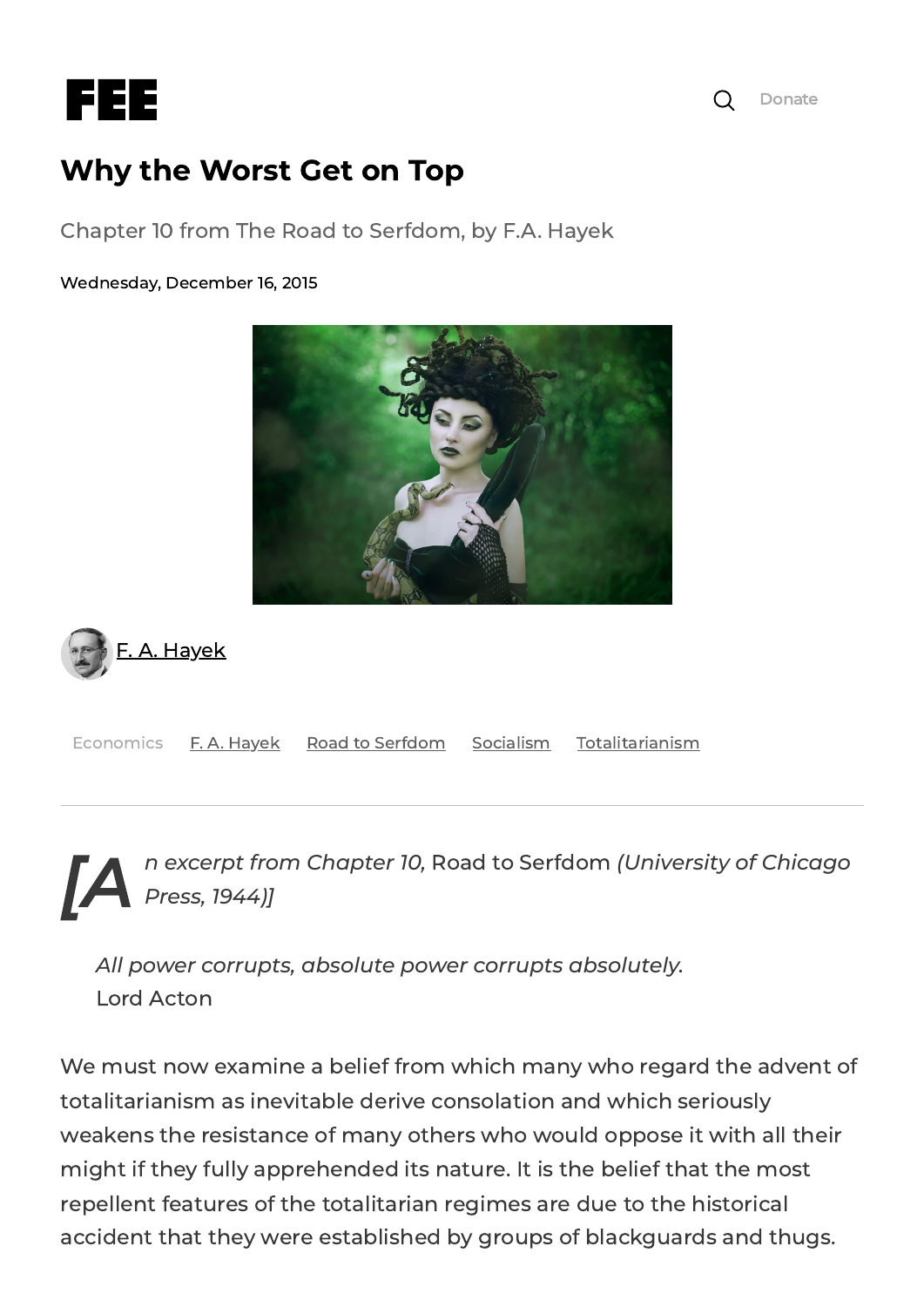Surely, it is argued, if in Germany the creation of a totalitarian regime brought the Streichers and Killingers, the Leys and Heines, the Himmlers and Heydrichs to power, this may prove the viciousness of the German character, but not that the rise of such people is the necessary consequence of a totalitarian system. Why should it not be possible that the same sort of system, if it be necessary to achieve important ends, be run by decent people for the good of the community as a whole?

We must not deceive ourselves into believing that all good people must be democrats or will necessarily wish to have a share in the government. Many, no doubt, would rather entrust it to somebody whom they think more competent. Although this might be unwise, there is nothing bad or dishonorable in approving a dictatorship of the good. Totalitarianism, we can already hear it argued, is a powerful system alike for good and evil, and the purpose for which it will be used depends entirely on the dictators. And those who think that it is not the system which we need fear, but the danger that it might be run by bad men, might even be tempted to forestall this danger by seeing that it is established in time by good men.

No doubt an English "fascist" system would greatly differ from the Italian or German models; no doubt if the transition were effected without violence, we might expect to get a better type of leader. And if I had to live under a fascist system I have no doubt that I would rather live under one run by Englishmen than under one run by anybody else. Yet all this does not mean that, judged on our present standards, a British fascist system would in the end prove so very different or much less intolerable than its prototypes.

There are strong reasons for believing that what to us appear the worst features of the existing totalitarian systems are not accidental byproducts, but phenomena which totalitarianism is certain sooner or later to produce. Just as the democratic statesman who sets out to plan economic life will soon be confronted with the alternative of either assuming dictatorial powers or abandoning his plans, so the totalitarian dictator would soon have to choose between disregard of ordinary morals and failure. It is for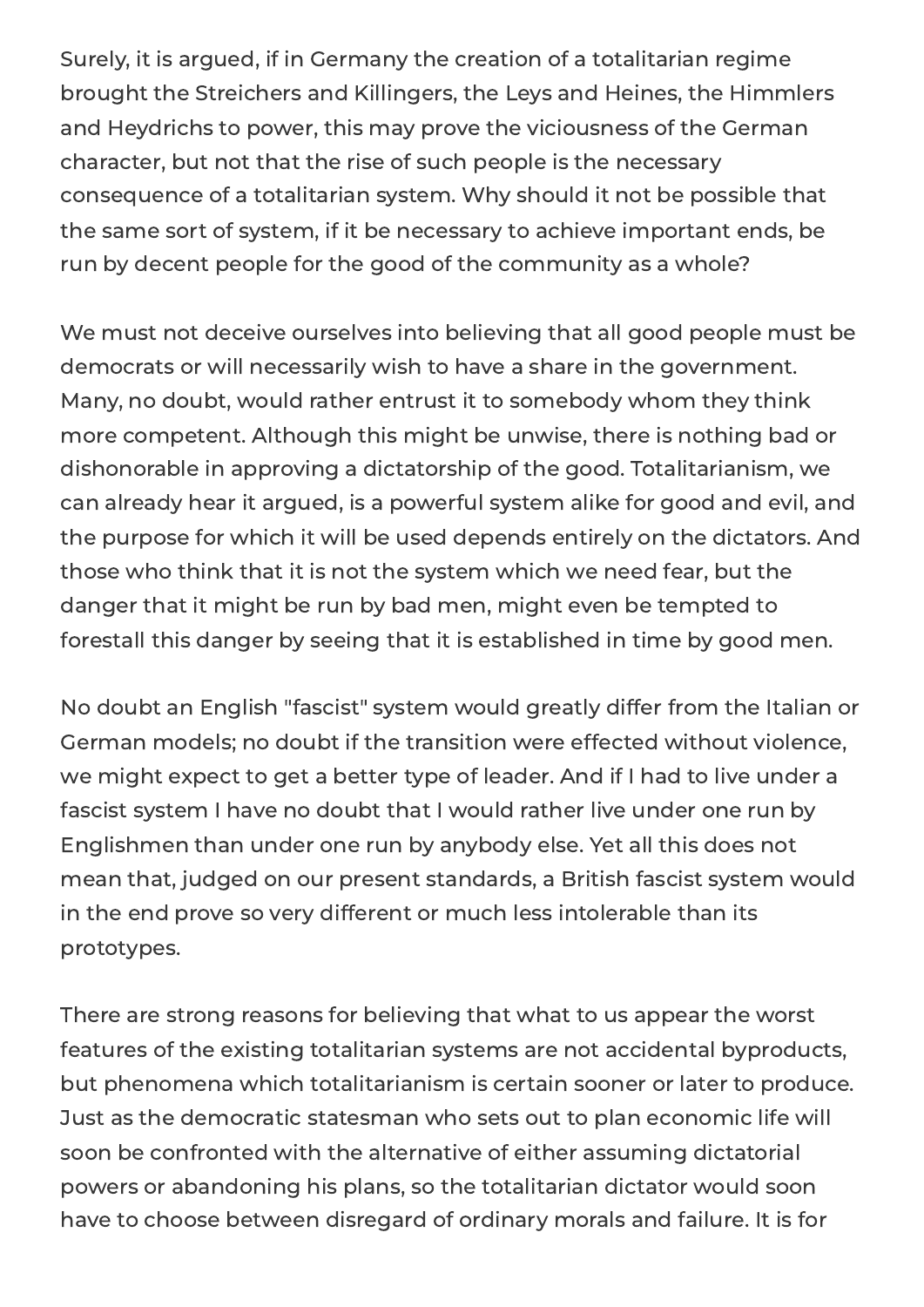this reason that the unscrupulous and uninhibited are likely to be more successful in a society tending towards totalitarianism. Who does not see this has not yet grasped the full width of the gulf which separates totalitarianism from a liberal regime, the utter difference between the whole moral atmosphere under collectivism and the essentially individualist Western civilization.

The "moral basis of collectivism" has, of course, been much debated in the past; but what concerns us here is not its moral basis but its moral results. The usual discussions of the ethical aspects of collectivism refer to the question whether collectivism is demanded by existing moral convictions; or what moral convictions would be required if collectivism is to produce the hoped-for results. Our question, however, is what moral views will be produced by a collectivist organisation of society, or what views are likely to rule it. The interaction between morals and institutions may well have the effect that the ethics produced by collectivism will be altogether different from the moral ideals that lead to the demand for collectivism. While we are apt to think that, since the desire for a collectivist system springs from high moral motives, such a system must be the breeding ground for the highest virtues, there is, in fact, no reason why any system should necessarily enhance those attitudes which serve the purpose for which it was designed. The ruling moral views will depend partly on the qualities that will lead individuals to success in a collectivist or totalitarian system, and partly on the requirements of the totalitarian machinery.

\* \* \* \* \*

…

That [socialism](https://fee.org/resources/the-xyz-s-of-socialism/) can be put into practice only by methods which most socialists disapprove is, of course, a lesson learnt by many social reformers in the past. The old socialist parties were inhibited by their democratic ideals, they did not possess the ruthlessness required for the performance of their chosen task. It is characteristic that both in Germany and Italy the success of Fascism was preceded by the refusal of the socialist parties to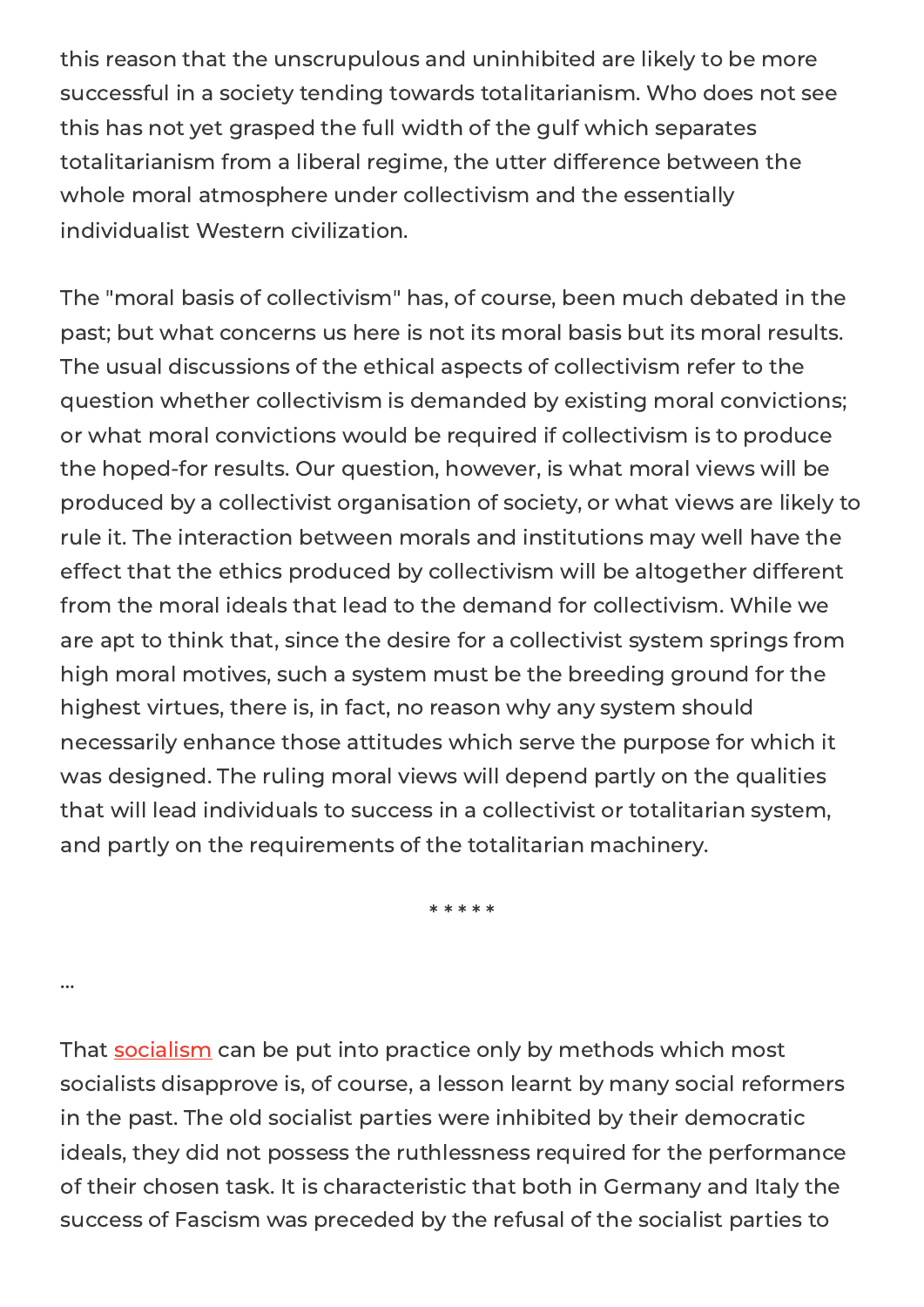take over the responsibilities of government. They were unwilling wholeheartedly to employ the methods to which they had pointed the way. They still hoped for the miracle of a majority agreeing on a particular plan for the organisation of the whole of society; others had already learnt the lesson that in a planned society the question can no longer be on what a majority of the people agree, but what is the largest single group whose members agree sufficiently to make unified direction of all affairs possible; or, if no such group large enough to enforce its views exists, how it can be created and who will succeed in creating it.

There are three main reasons why such a numerous and strong group with fairly homogeneous views is not likely to be formed by the best but rather by the worst elements of any society. By our standards the principles on which such a group would be selected will be almost entirely negative.

In the first instance, it is probably true that in general the higher the education and intelligence of individuals becomes, the more their views and tastes are differentiated and the less likely they are to agree on a particular hierarchy of values. It is a corollary of this that if we wish to find a high degree of uniformity and similarity of outlook, we have to descend to the regions of lower moral and intellectual standards where the more primitive and "common" instincts and tastes prevail. This does not mean that the majority of people have low moral standards; it merely means that the largest group of people whose values are very similar are the people with low standards. It is, as it were, the lowest common denominator which unites the largest number of people. If a numerous group is needed, strong enough to impose their views on the values of life on all the rest, it will never be those with highly differentiated and developed tastes it will be those who form the "mass" in the derogatory sense of the term, the least original and independent, who will be able to put the weight of their numbers behind their particular ideals.

If, however, a potential dictator had to rely entirely on those whose uncomplicated and primitive instincts happen to be very similar, their number would scarcely give sufficient weight to their endeavors. He will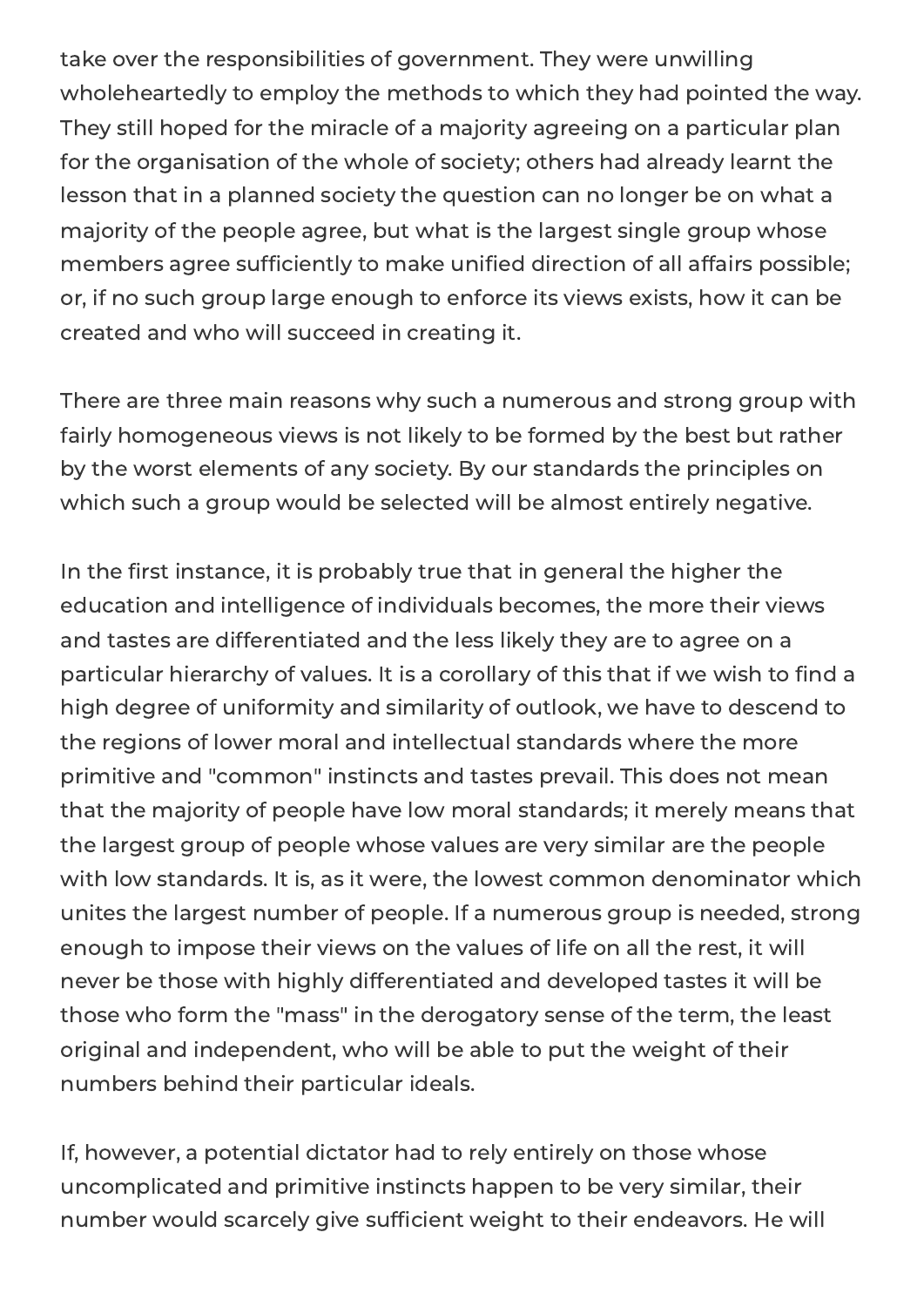have to increase their numbers by converting more to the same simple creed.

Here comes in the second negative principle of selection: he will be able to obtain the support of all the docile and gullible, who have no strong convictions of their own but are prepared to accept a ready-made system of values if it is only drummed into their ears sufficiently loudly and frequently. It will be those whose vague and imperfectly formed ideas are easily swayed and whose passions and emotions are readily aroused who will thus swell the ranks of the totalitarian party.

It is in connection with the deliberate effort of the skilful demagogue to weld together a closely coherent and homogeneous body of supporters that the third and perhaps most important negative element of selection enters. It seems to be almost a law of human nature that it is easier for people to agree on a negative programme, on the hatred of an enemy, on the envy of those better off, than on any positive task. The contrast between the "we" and the "they", the common fight against those outside the group, seems to be an essential ingredient in any creed which will solidly knit together a group for common action. It is consequently always employed by those who seek, not merely support of a policy, but the unreserved allegiance of huge masses. From their point of view it has the great advantage of leaving them greater freedom of action than almost any positive programme. The enemy, whether he be internal like the "Jew" or the "Kulak", or external, seems to be an indispensable requisite in the armoury of a totalitarian leader.

That in Germany it was the Jew who became the enemy till his place was taken by the "plutocracies" was no less a result of the anti-capitalist resentment on which the whole movement was based than the selection of the Kulak in Russia. In Germany and Austria the Jew had come to be regarded as the representative of capitalism because a traditional dislike of large classes of the population for commercial pursuits had left these more readily accessible to a group that was practically excluded from the more highly esteemed occupations. It is the old story ofthe alien race being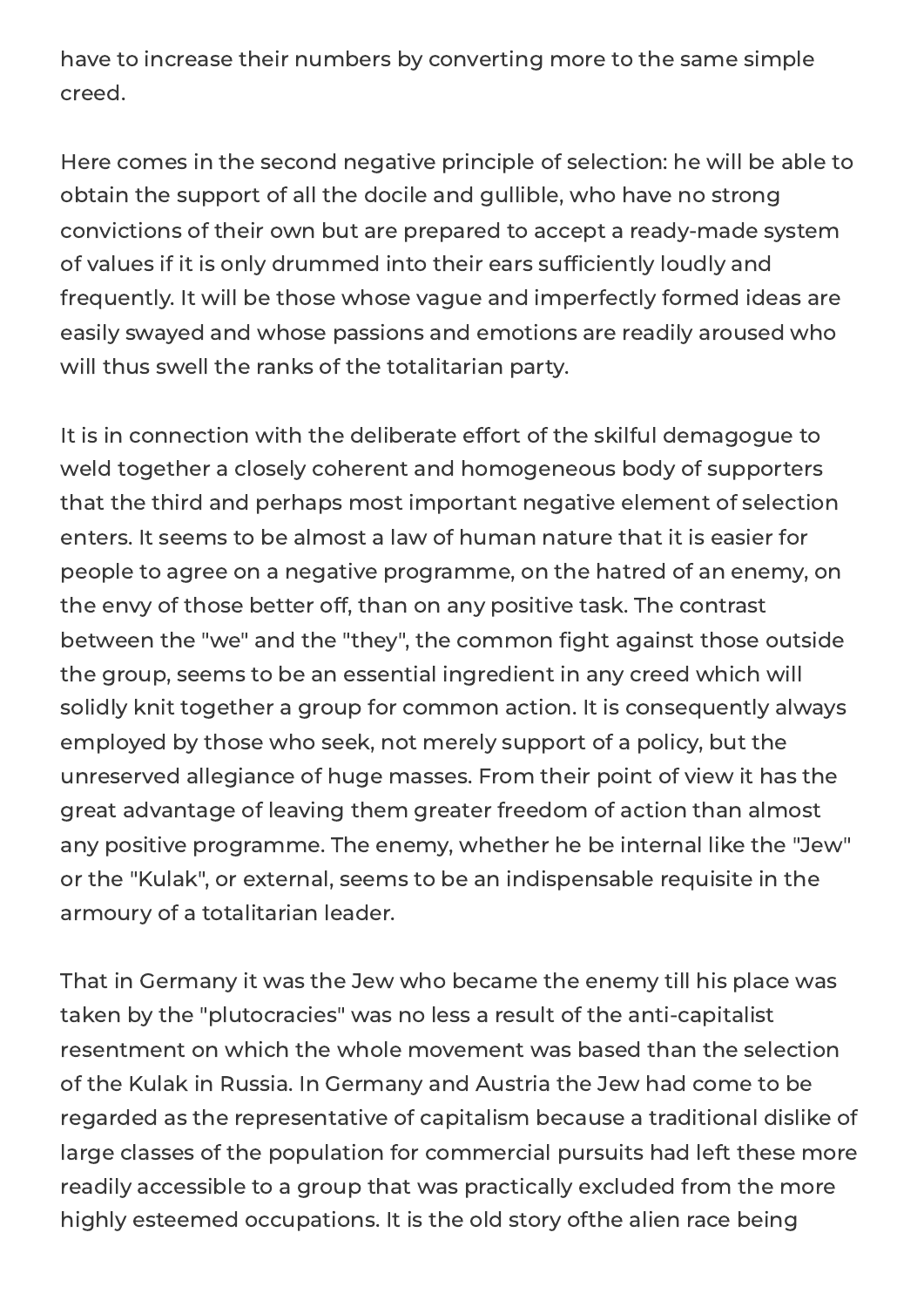admitted only to the less respected trades and then being hated still more for practising them. The fact that German anti-semitism and anticapitalism spring from the same root is of great importance for the understanding of what has happened there, but this is rarely grasped by foreign observers.

\* \* \* \* \*

…

One of the inherent contradictions of the collectivist philosophy is, that while basing itself on the humanistic morals which individualism has developed, it is practicable only within a relatively small group. That socialism so long as it remains theoretical, is internationalist, while as soon as it is put into practice, whether in Russia or in Germany, it becomes violently nationalist, is one of the reasons why "liberal socialism" as most people in the Western world imagine it is purely theoretical, while the practice of socialism is everywhere totalitarian. [1] Collectivism has no room for the wide humanitarianism of liberalism but only for the narrow particularism of the totalitarian.

If the "community" or the state are prior to the individual, if they have ends of their own independent of and superior to those of the individuals, only those individuals who work for the same ends can be regarded as members of the community. It is a necessary consequence of this view that a person is respected only as a member of the group, that is, only if and in so far as he works for the recognized common ends, and that he derives his whole dignity only from this membership and not merely from being man. Indeed, the very concepts of humanity and therefore of any form of internationalism are entirely products of the individualist view of man, and there can be no place for them in a collectivist system of thought. [2]

\* \* \* \* \*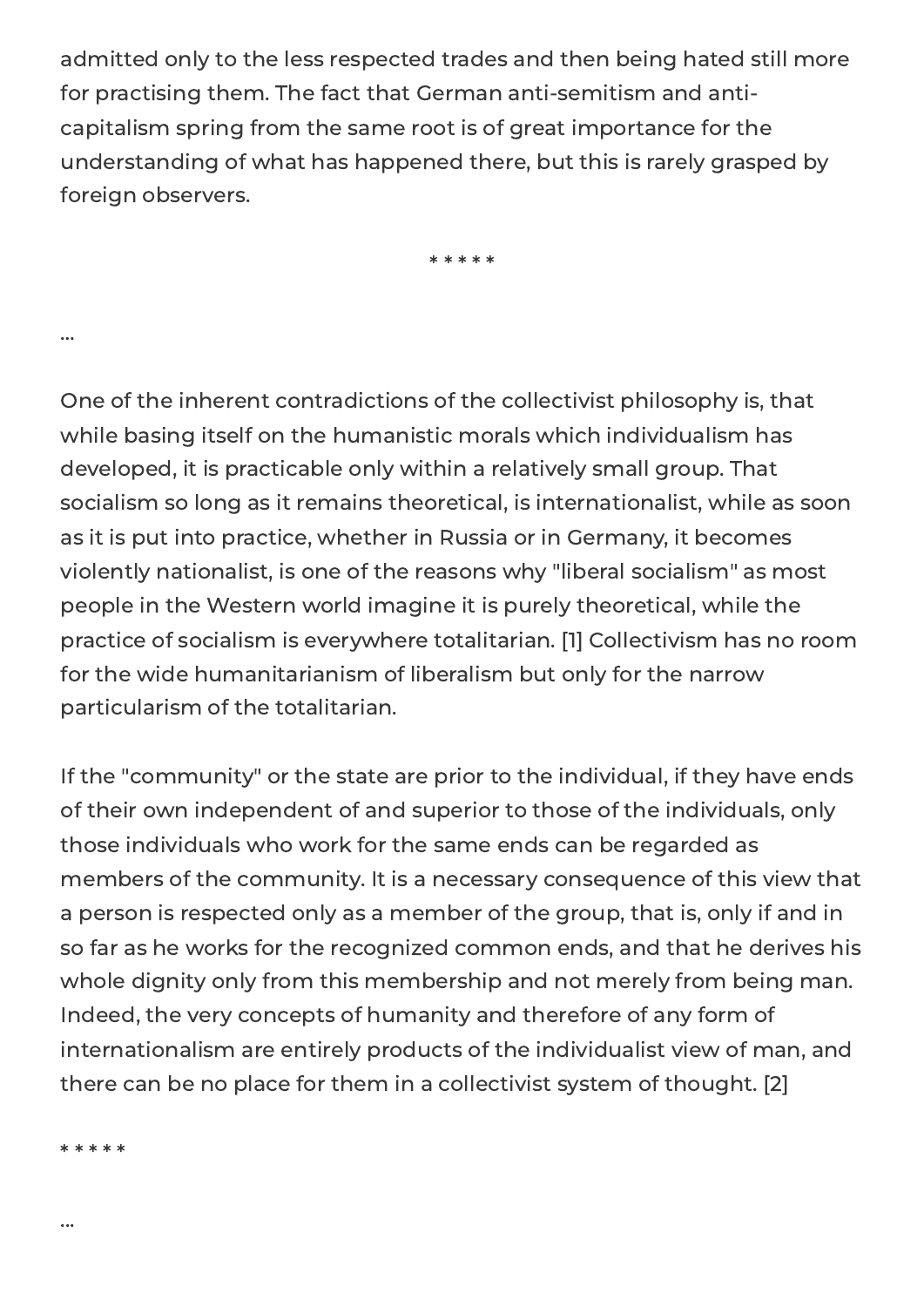It would, however, be highly unjust to regard the masses of the totalitarian people as devoid of moral fervor because they give unstinted support to a system which to us seems a denial of most moral values. For the great majority of them the opposite is probably true: the intensity of the moral emotions behind a movement like that of National-Socialism or communism can probably be compared only to those of the great religious movements of history. Once you admit that the individual is merely a means to serve the ends of the higher entity called society or the nation, most of those features of totalitarian regimes which horrify us follow of necessity.

From the collectivist standpoint intolerance and brutal suppression of dissent, the complete disregard of the life and happiness of the individual, are essential and unavoidable consequences of this basic premise, and the collectivist can admit this and at the same time claim that his system is superior to one in which the "selfish" interests of the individual are allowed to obstruct the full realisation of the ends the community pursues. When German philosophers again and again represent the striving for personal happiness as itself immoral and only the fulfilment of an imposed duty as praiseworthy, they are perfectly sincere, however difficult this may be to understand for those who have been brought up in a different tradition.

Where there is one common all-overriding end there is no room for any general morals or rules. To a limited extent we ourselves experience this in wartime. But even war and the greatest peril had led in this country only to a very moderate approach to totalitarianism, very little setting aside of all other values in the service of a single purpose. But where a few specific ends dominate the whole of society, it is inevitable that occasionally cruelty may become a duty, that acts which revolt all our feeling, such as the shooting of hostages or the killing of the old or sick, should be treated as mere matters of expediency, that the compulsory uprooting and transportation of hundreds of thousands should become an instrument of policy approved by almost everybody except the victims, or that suggestions like that of a "conscription of women for breeding purposes" can be seriously contemplated. There is always in the eyes of the collectivist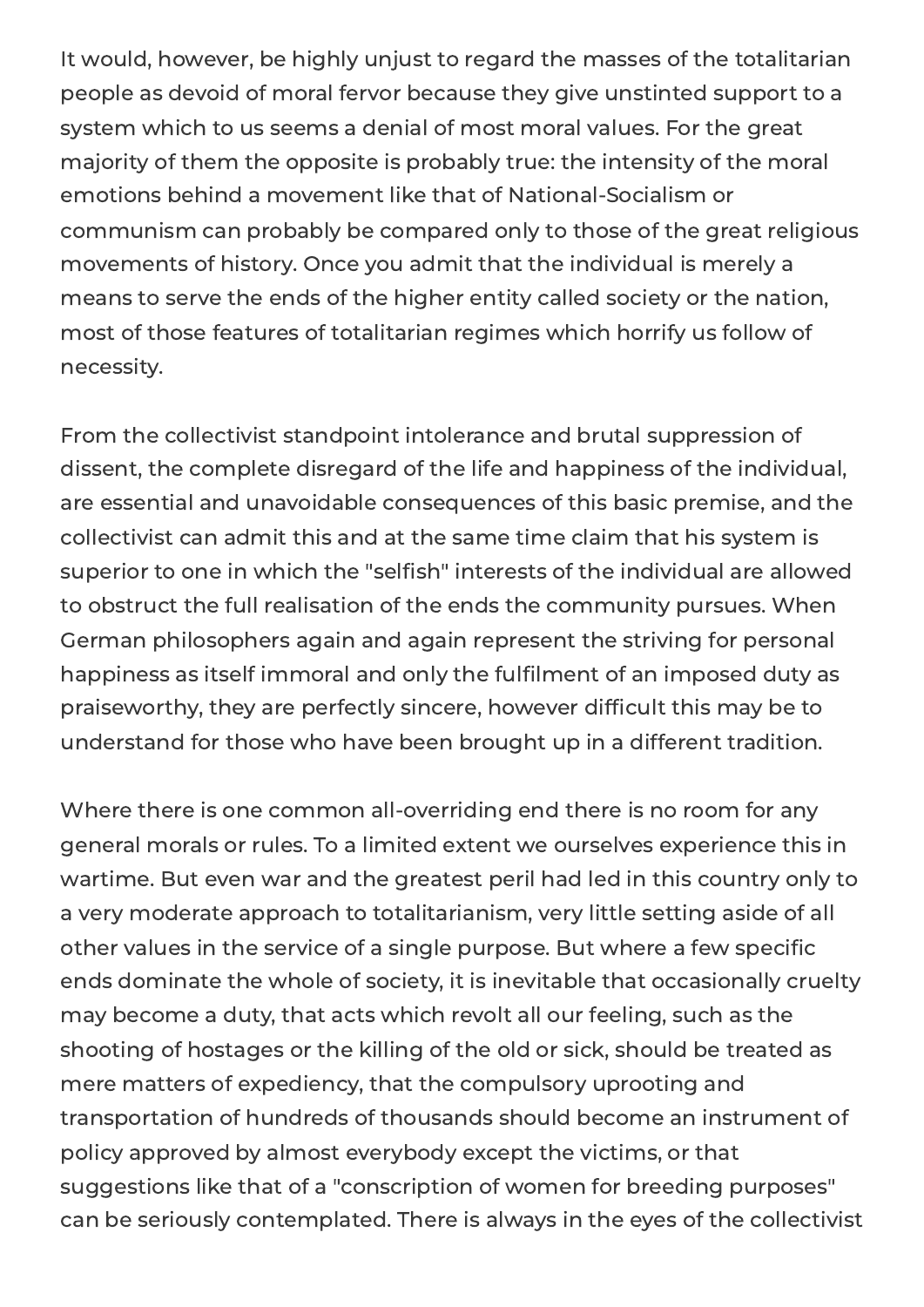a greater goal which these acts serve and which to him justifies them because the pursuit of the common end of society can know no limits in any rights or values of any individual.

But while for the mass of the citizens of the totalitarian state it is often unselfish devotion to an ideal, although one that is repellent to us, which makes them approve and even perform such deeds, this cannot be pleaded for those who guide its policy. To be a useful assistant in the running of a totalitarian state it is not enough that a man should be prepared to accept specious justification of vile deeds, he must himself be prepared actively to break every moral rule he has ever known if this seems necessary to achieve the end set for him. Since it is the supreme leader who alone determines the ends, his instruments must have no moral convictions of their own. They must, above all, be unreservedly committed to the person of the leader; but next to this the most important thing is that they should be completely unprincipled and literally capable of everything. They must have no ideals of their own which they want to realise, no ideas about right or wrong which might interfere with the intentions of the leader.

There is thus in the positions of power little to attract those who hold moral beliefs of the kind which in the past have guided the European peoples, little which could compensate for the distastefulness of many of the particular tasks, and little opportunity to gratify any more idealistic desires, to recompense for the undeniable risk, the sacrifice of most of the pleasures of private life and of personal independence which the posts of great responsibility involve. The only tastes which are satisfied are the taste for power as such, the pleasure of being obeyed and of being part of a wellfunctioning and immensely powerful machine to which everything else must give way.

Yet while there is little that is likely to induce men who are good by our standards to aspire to leading positions in the totalitarian machine, and much to deter them, there will be special opportunities for the ruthless and unscrupulous. There will be jobs to be done about the badness of which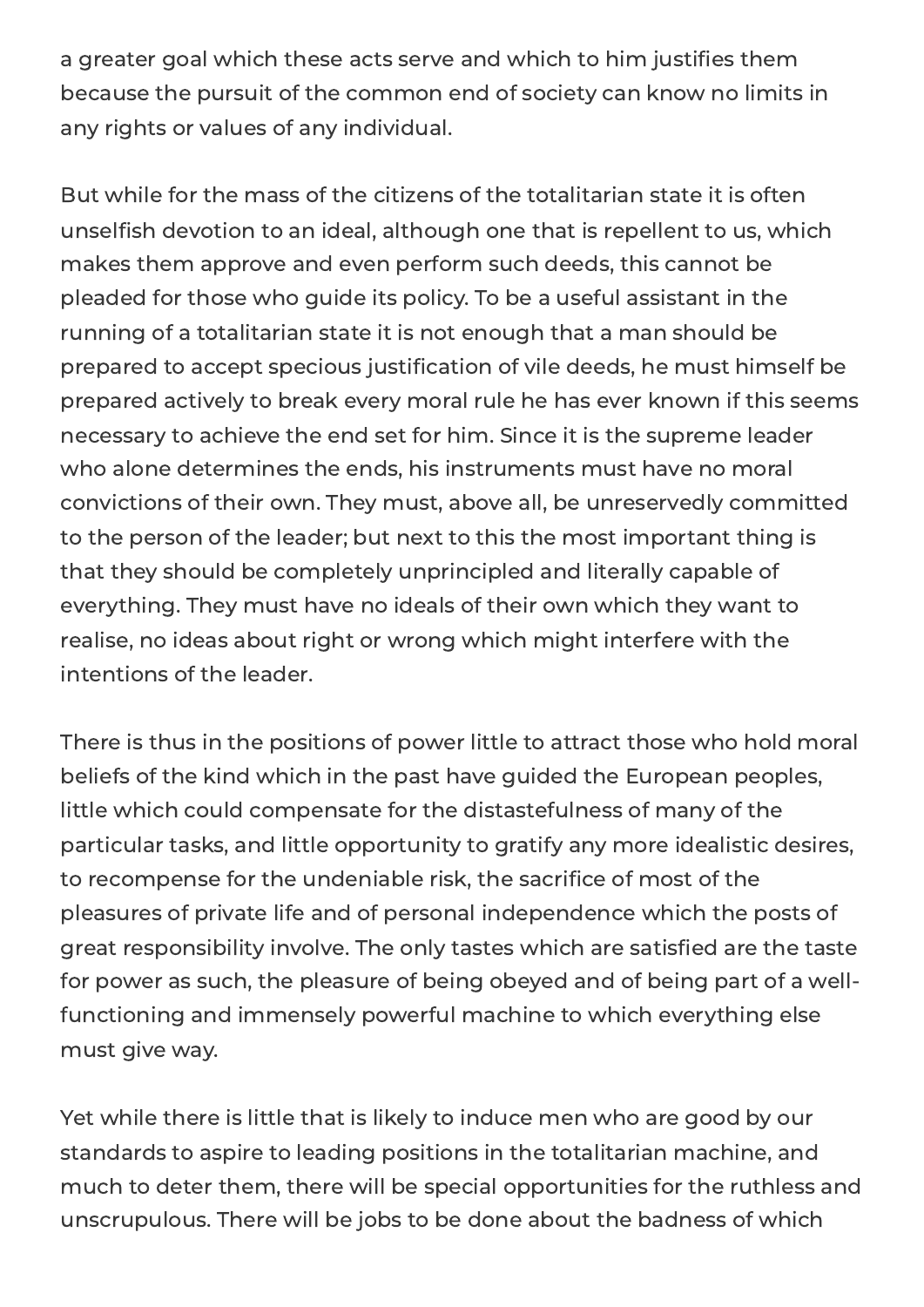taken by themselves nobody has any doubt, but which have to be done in the service of some higher end, and which have to be executed with the same expertness and efficiency as any others. And as there will be need for actions which are bad in themselves, and which all those still influenced by traditional morals will be reluctant to perform, the readiness to do bad things becomes a path to promotion and power. The positions in a totalitarian society in which it is necessary to practice cruelty and intimidation, deliberate deception and spying, are numerous.

Neither the Gestapo nor the administration of a concentration camp, neither the Ministry of Propaganda nor the SA or SS (or their Italian or Russian counterparts) are suitable places for the exercise of humanitarian feelings. Yet it is through positions like these that the road to the highest positions in the totalitarian state leads. It is only too true when a distinguished American economist concludes from a similar brief enumeration of the duties of the authorities of a collectivist state that they would have to do these things whether they wanted to or not: and the probability of the people in power being individuals who would dislike the possession and exercise of power is on a level with the probability that an extremely tenderhearted person would get the job of whipping-master in a slave plantation. [10]

## Footnotes

[1] Cf. now the instructive discussion in F. Borkenau, Socialism, National or International?, 1942.

[2] It is entirely in the spirit of collectivism when Nietzsche makes his Zarathustra say:

"A thousand goals have existed hitherto, for a thousand people existed. But

the fetter for the thousand necks is still lacking, the one goal is still lacking. Humanity has no goal yet.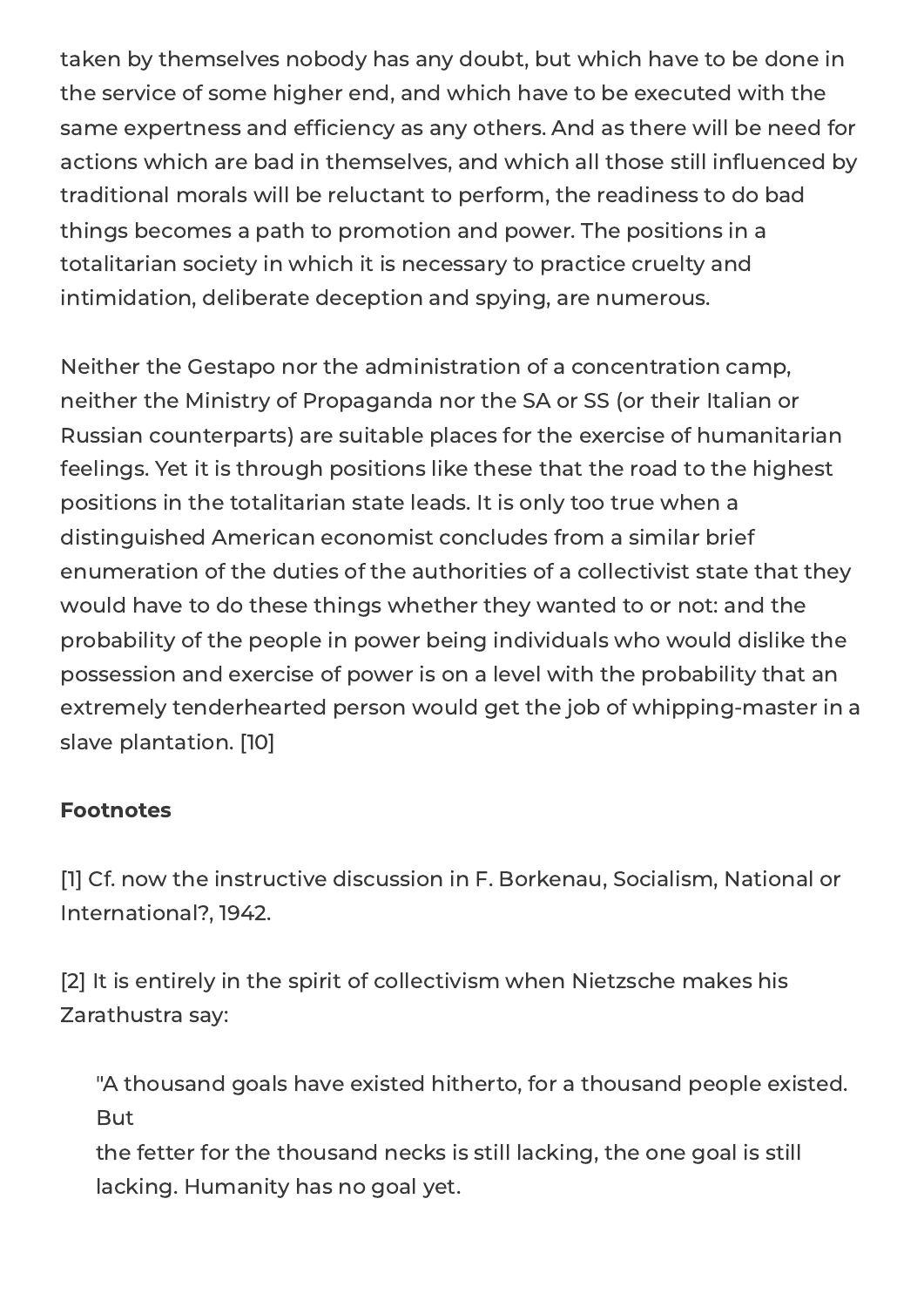"But tell me, I pray, my brethren: if the goal be lacking to humanity, is not

humanity itself lacking?"

[3] Quoted from an article of Dr. Niebuhr's by E. H. Carr, *The Twenty Years' Crisis,*

1941, p. 203.

[4] Findlay MacKenzie (ed.), *Planned Society, Yesterday, Today, Tomorrow: A Symposium*, 1937, p. xx.

[5] E. Halevy, L'Ere des Tyrannies, Paris, 1938, p. 217, and History of the English People,

Epilogue, vol. I, pp. 105-6.

[6] Cf. K. Marx, *Revolution and Counter-revolution*, and Engels' letter to Marx, May 23, 1851.

[7] Bertrand Russell, The Scientific Outlook, 193 1, p. 211.

[8] B. E. Lippincott, in his Introduction to O. Lange and F. M. Taylor, On the Economic

Theory of Socialism, Minneapolis, 1938, p. 33.

[9] We must not allow ourselves to be deceived by the fact that the word power, apart from the sense in which it is used with respect to human beings, is also used in an impersonal (or rather anthropomorphic) sense for any determining cause. Of course there will always be something that determines everything that happens, and in this sense the amount of power existing must always be the same. But this is not true of the power consciously wielded by human beings.